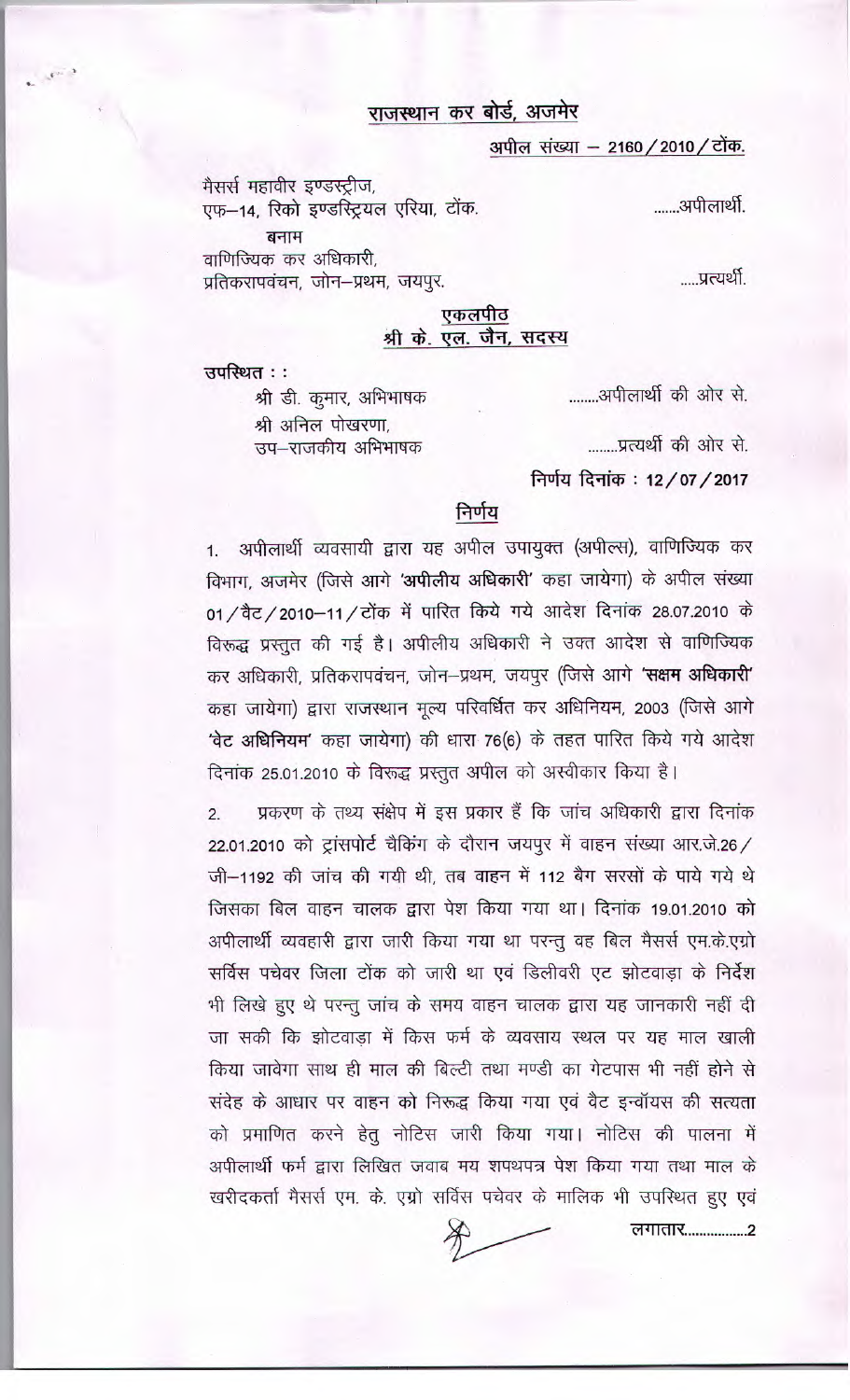## अपील संख्या - 2160 / 2010 / टोंक.

क्रयकर्ता के बयान लिये जाने पर यह बताया गया कि माल का भुगतान नहीं किया गया है एवं उन्होंने डिलीवरी लेने से भी इंकार किया। यह भी तथ्य प्रकाश में आया कि इस संव्यवहार से पूर्व क्रयकर्ता ने कोई माल अपीलार्थी से खरीद बिक्री नहीं किया था इस आधार पर सक्षम अधिकारी द्वारा वेट अधिनियम की धारा 76(2) का उल्लंघन मानते हुए धारा 76(6) के तहत शारित आरोपित की गई जिसके विरूद्ध अपील प्रस्तुत की जाने पर अपीलीय अधिकारी द्वारा माल की अन्तिम डिलीवरी के सम्बन्ध में खुलासा नहीं होने एवं क्रयकर्ता द्वारा माल की डिलीवरी लेने से इन्कार कर देने के तथ्यों के प्रकाश में एवं माल की बिल्टी नहीं बनने के अतिरिक्त तथ्यों के अधीन अपीलार्थी की अपील अस्वीकार कर आरोपित शास्ति की पुष्टि की गयी।

अपीलार्थी के विद्वान अभिभाषक ने कथन किया कि अपीलार्थी द्वारा माल  $3.$ का परिवहन विधिक बिल के साथ किया गया था एवं बिल की मूल प्रति प्रथम जांच पर ही जांच अधिकारी को प्रस्तुत की गयी थी जिसे सक्षम अधिकारी द्वारा मिथ्या घोषित नहीं किया है बल्कि क्रयकर्ता द्वारा माल की डिलीवरी नहीं लेने के आधार पर इसे धारा 76(2) का उल्लंघन माना गया है जो विधिसम्मत नहीं है तथा सुनवाई के दौरान अपीलार्थी की ओर से जो शपथपत्र प्रस्तुत किया गया था उसका भी कोई खण्डन किये बिना ही शास्ति आरोपित की है जो विधि के विरूद्ध होने से अपास्त योग्य है।

यह कथन किया कि सक्षम अधिकारी द्वारा बिना आदेश पारित किये ही  $4.$ अपीलार्थी से शारित की राशि की वसूली की गयी है एवं बार-बार स्मरण कराने के पश्चात् शास्ति आदेश बाद में पारित किया गया है इस आधार पर भी शास्ति आदेश अपास्त योग्य बतायां एवं अपीलीय आदेश को अपास्त किये जाने का अनुरोध किया।

प्रत्यर्थी विभाग की ओर से विद्वान उप-राजकीय अभिभाषक द्वारा 5. अपीलीय आदेश का समर्थन किया तथा अपीलार्थी की अपील अस्वीकार किये जाने का निवेदन किया।

उभयपक्ष की बहस पर मनन किया गया तथा पत्रावली का अवलोकन 6. किया गया।

प्रकरण के तथ्यों के अवलोकन पर यह प्रमाणित है कि माल का परिवहन  $7.$ अपीलार्थी व्यवहारी द्वारा विधिसम्मत इन्वॉयस संख्या 60 दिनांक 19.01.2010 के जरिये किया गया था जो राज्य के भीतर टोंक से क्रयकर्ता फर्म पचेवर स्थित फर्म के नाम जारी किया हुआ था एवं बिल में माल की डिलीवरी जयपुर में दिये

लगातार...................3

2